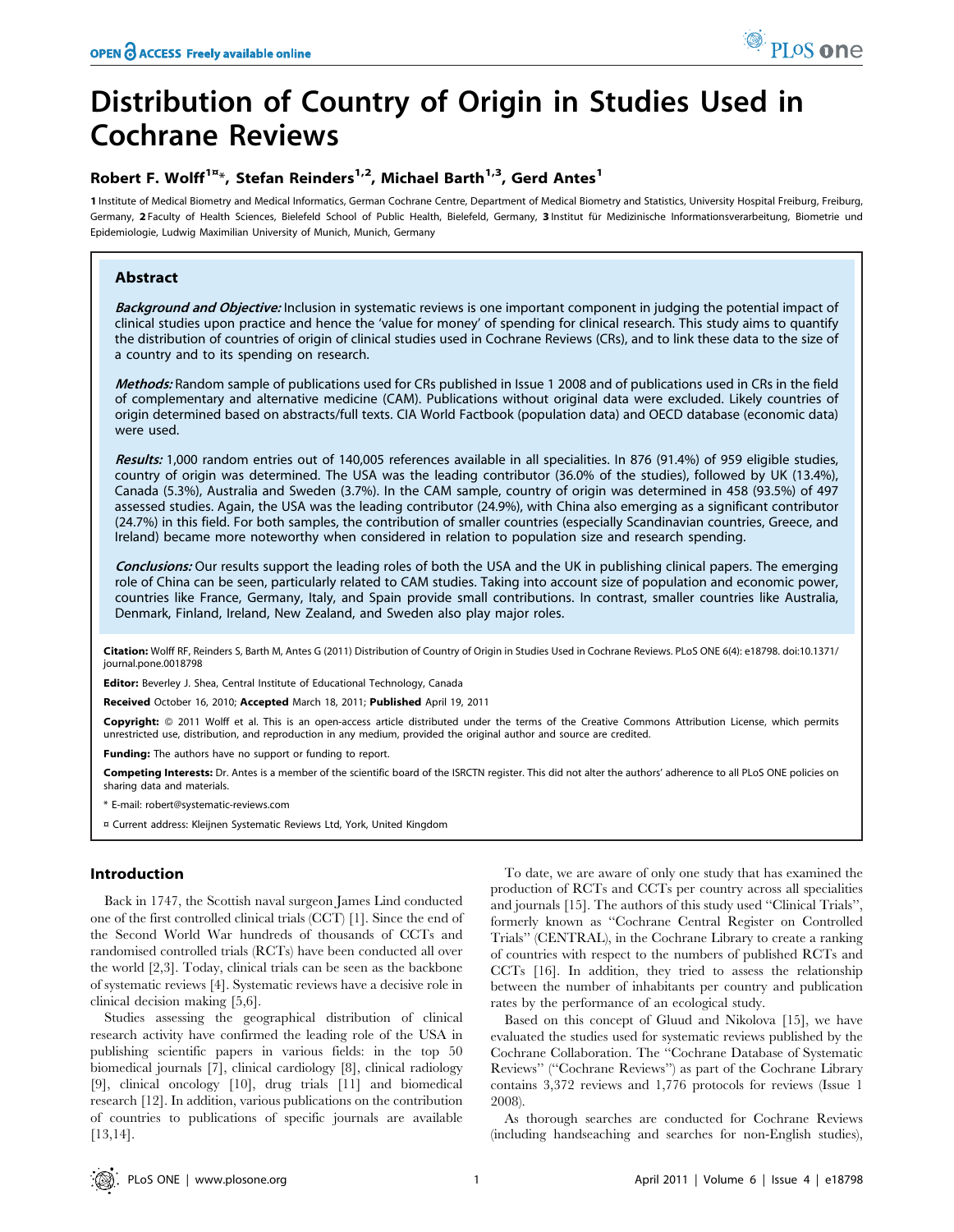Our study aims to determine the contribution of clinical studies per country across all specialties and to examine the production of clinical studies in the field of complementary and alternative medicine (CAM). We have also assessed the relationships between the contribution rate and the population size and spending on research and development of each country.

# Methods

#### Literature search

The database of studies used for Cochrane Reviews published in Issue 1 2008 of the Cochrane Database of Systematic Reviews was used as a source of data. This database includes all studies retrieved for Cochrane Reviews, those which were finally included in reviews, those which were excluded as well as cited publications. The sample of CAM related studies was created from a selection of Cochrane Reviews, identified as CAM related reviews by the complementary and alternative medicine field of the Cochrane Collaboration [17].

All stages of study selection and data extraction were done by one of three reviewers (RW, SR or MB) and checked independently by a second reviewer (RW, SR or MB). Any disagreement during the selection, extraction, and assessment process was resolved by discussion and consensus.

#### Study selection

Samples of studies were drawn using the ''SURVEYSELECT'' command in SAS 9.1.3 Service Pack 4 and SPSS for Windows 11.5.1.

Study samples were screened for fulfilling the inclusion criteria. Eligible studies were included in the process of assessing the country of origin.

| Studies used for Cochrane Reviews published in                             |                                                                                                                                                                                                                                                                                                                                                                                                                       |
|----------------------------------------------------------------------------|-----------------------------------------------------------------------------------------------------------------------------------------------------------------------------------------------------------------------------------------------------------------------------------------------------------------------------------------------------------------------------------------------------------------------|
| Issue $1\ 2008$ (n=140,005)                                                |                                                                                                                                                                                                                                                                                                                                                                                                                       |
|                                                                            | Studies awaiting assessment or marked as<br>ongoing trials $(n=5,861)$                                                                                                                                                                                                                                                                                                                                                |
| Studies<br>available<br>sampling<br>for<br>process<br>$(n=134, 144)$       |                                                                                                                                                                                                                                                                                                                                                                                                                       |
|                                                                            | Studies not included in samples $(n=132,644)$                                                                                                                                                                                                                                                                                                                                                                         |
| Studies included in samples $(n=1,500)$<br>General: n=1,000; CAM: n=500    |                                                                                                                                                                                                                                                                                                                                                                                                                       |
|                                                                            | Reason for exclusion<br>Reviews, $n=10$ (General: 7, CAM: 3)<br>$\bullet$<br>Economical trial, $n=9$ (General: 9,<br>CAM: 0)<br>Methodological<br>trial.<br>$n=1$<br>(General: $1, CAM: 0$ )<br>No original data, n=14 (General: 14,<br>CAM: 0)<br>Studies on animals, n=1 (General: 1,<br>CAM: 0)<br>Studies with incomplete reference,<br>$n=9$ (General: $n=9$ , CAM: $n=0$ )<br>Total, n=44 (General: 41, CAM: 3) |
| Studies eligible for inclusion, n=1,456<br>(General: 959, CAM: 497)        |                                                                                                                                                                                                                                                                                                                                                                                                                       |
|                                                                            | No identification of likely country of origin,<br>n=122 (General:83, CAM: 39)                                                                                                                                                                                                                                                                                                                                         |
| Likely country of origin identified, $n=1,334$<br>(General: 876, CAM: 458) |                                                                                                                                                                                                                                                                                                                                                                                                                       |

Figure 1. Flow diagram according to the QUOROM-statement [27] with the total number of studies used for Cochrane Reviews and the number included in the present study. CAM = Complementary and alternative medicine. doi:10.1371/journal.pone.0018798.g001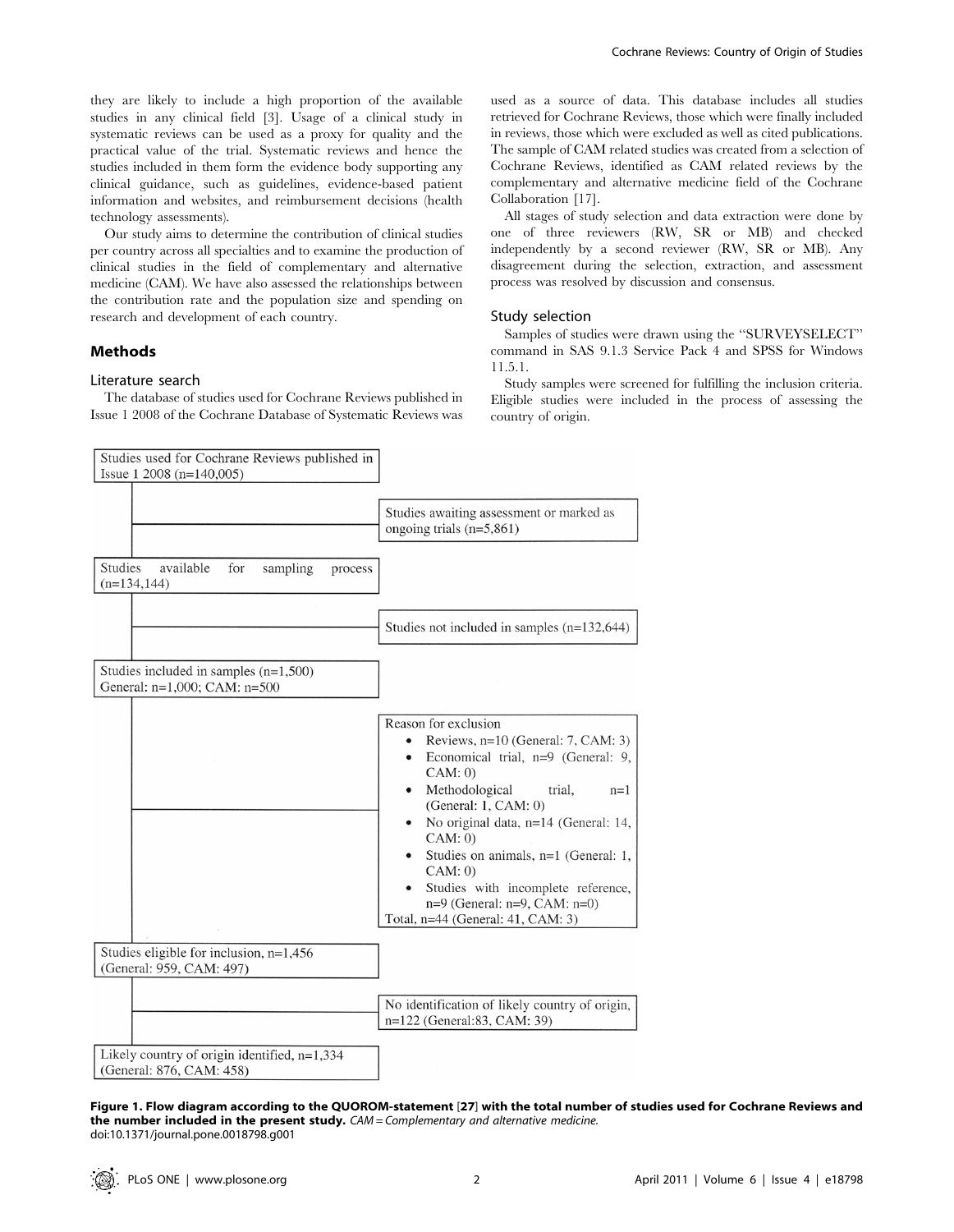# Inclusion criteria

Publications assessed for inclusion in Cochrane Reviews were included. In a first step, we excluded studies awaiting assessment or marked as ongoing trials. Secondly, we excluded reviews, studies focussing on economical or methodological aspects, publications without original data (like editorials, comments, letters to the editor), studies on animals and studies without reference.

#### Data extraction and quality assessment

The abstract and/or full text of each included study was checked to determine the likely country of origin. The decision was based on participating centres and hospitals, the responsible ethics committee, the funding source, and the affiliation of the authors. Cases in which the likely country of origin could not be determined were excluded; this included multicentre studies conducted in various countries where no lead country could be identified. Accordingly, studies with a clearly identifiable leading country were only counted once.

Various sources were used to gather information about the studies: original publications, data from trial registries, Google Scholar, ISI Web of Knowledge, and the websites of the journals publishing included studies. If necessary, we contacted the authors of related Cochrane Reviews to obtain further information.

The CIA World Factbook [18] was used to extract data on population of countries. The economic data were drawn from the OECD Statistics Portal of the Organisation for Economic Cooperation and Development (OECD) [19]. We calculated the spending on research and development (R&D) using the Gross Domestic Product (GDP) and the percentage spent on R&D.

#### Data analysis

We used Microsoft® Office Excel 2007 for data analysis and for presentation of the data.

## Results

## Description of search and selection process

The Cochrane Reviews published in Issue 1 2008 contained 140,005 references to studies. After exclusion of studies awaiting assessment and ongoing studies, 134,144 were available for assessment. From this data set, we randomly sampled 1,000 studies across all specialities and 500 CAM-related studies. After checking for studies meeting the exclusion criteria, 959 and 497 studies respectively were available for data assessment (Figure 1).

## Country of origin

We were able to identify the likely country of origin of 876 of 959 studies across all specialities (91.3%), and 458 of 497 CAMrelated studies (92.2%).

Across all specialities, the USA published most CCTs and RCTs ( $n = 315$  of 876, 36.0%), followed by the United Kingdom (UK, 117, 13.4%), Canada (46, 5.3%), Australia (32, 3.7%), and Sweden (32, 3.7%).

When only CAM-related studies were considered, the USA remained the country with the highest number of publications  $(n = 114 \text{ of } 458, 24.9\%)$ , followed by China (113, 24.7%), the UK (59, 12.9%), Germany (17, 3.7%) and Italy (13, 2.8%). These results are presented in Table 1.

#### Number of studies and population

We assessed the relationship between the number of studies originating from each country and population size. Table 2 presents the number of studies published per one million inhabitants. Smaller countries generally made the greatest contribution, relative to size: Denmark with a population of 5.5 million published 3.82 studies per million inhabitants, followed by Sweden (9.0; 3.56), Finland (5.2; 3.27), the UK (61.1; 1.92) and Ireland (4.2; 1.66).

When only CAM-related studies were considered, Denmark (5.5; 2.00) remained the leading country, followed by Finland (5.2; 1.15), UK (61.1; 0.97), Sweden (9.0; 0.89) and Norway (4.6; 0.87).

# Number of studies and spending on research & development

We also assessed the relationship between the scientific spending of the member states of the OECD and the number of studies published. The results are presented in table 3.

Based on studies produced per billion US-Dollar of research and development spending, Denmark (4.21) achieved the highest

| <b>Table 1.</b> Table showing the first 30 entries of likely country of |
|-------------------------------------------------------------------------|
| origin for studies within all specialities (left) and CAM-related       |
| studies (right).                                                        |

| <b>Studies within all specialities</b> |                | <b>CAM-related studies</b> |                    |                |      |
|----------------------------------------|----------------|----------------------------|--------------------|----------------|------|
| Country                                | $n =$          | $\%$                       | Country            | $n =$          | $\%$ |
| <b>USA</b>                             | 315            | 36.0                       | <b>USA</b>         | 114            | 24.9 |
| United Kingdom                         | 117            | 13.4                       | China              | 113            | 24.7 |
| Canada                                 | 46             | 5.3                        | United Kingdom     | 59             | 12.9 |
| Australia                              | 32             | 3.7                        | Germany            | 17             | 3.7  |
| Sweden                                 | 32             | 3.7                        | Italy              | 13             | 2.8  |
| Germany                                | 31             | 3.5                        | Denmark            | 11             | 2.4  |
| Italy                                  | 30             | 3.4                        | <b>Netherlands</b> | 10             | 22   |
| <b>Netherlands</b>                     | 25             | 2.9                        | Australia          | 10             | 22   |
| France                                 | 24             | 2.7                        | Canada             | 10             | 2.2  |
| Denmark                                | 21             | 2.4                        | Japan              | 10             | 2.2  |
| Japan                                  | 19             | 2.2                        | India              | 9              | 2.0  |
| China                                  | 17             | 1.9                        | Sweden             | 8              | 1.7  |
| Finland                                | 17             | 1.9                        | Finland            | 6              | 1.3  |
| India                                  | 14             | 1.6                        | France             | 6              | 1.3  |
| Spain                                  | 12             | 1.4                        | Israel             | 5              | 1.1  |
| <b>Israel</b>                          | 10             | 1.1                        | Hungary            | 5              | 1.1  |
| Switzerland                            | 8              | 0.9                        | Norway             | 4              | 0.9  |
| Belgium                                | $\overline{7}$ | 0.8                        | Taiwan             | 4              | 0.9  |
| Ireland                                | 7              | 0.8                        | Poland             | 4              | 0.9  |
| Austria                                | 6              | 0.7                        | Switzerland        | 3              | 0.7  |
| Norway                                 | 6              | 0.7                        | Romania            | 3              | 0.7  |
| South Africa                           | 6              | 0.7                        | Spain              | 3              | 0.7  |
| Greece                                 | 5              | 0.6                        | South Africa       | 3              | 0.7  |
| Mexico                                 | 5              | 0.6                        | Nigeria            | 3              | 0.7  |
| Turkey                                 | 5              | 0.6                        | Brazil             | 3              | 0.7  |
| <b>Brazil</b>                          | 3              | 0.3                        | New Zealand        | $\overline{2}$ | 0.4  |
| Czech Republic                         | 3              | 0.3                        | Austria            | $\overline{2}$ | 0.4  |
| Hungary                                | 3              | 0.3                        | Belgium            | $\overline{2}$ | 0.4  |
| New Zealand                            | 3              | 0.3                        | Russia             | $\overline{2}$ | 0.4  |
| Taiwan                                 | 3              | 0.3                        | Chile              | $\overline{2}$ | 0.4  |

doi:10.1371/journal.pone.0018798.t001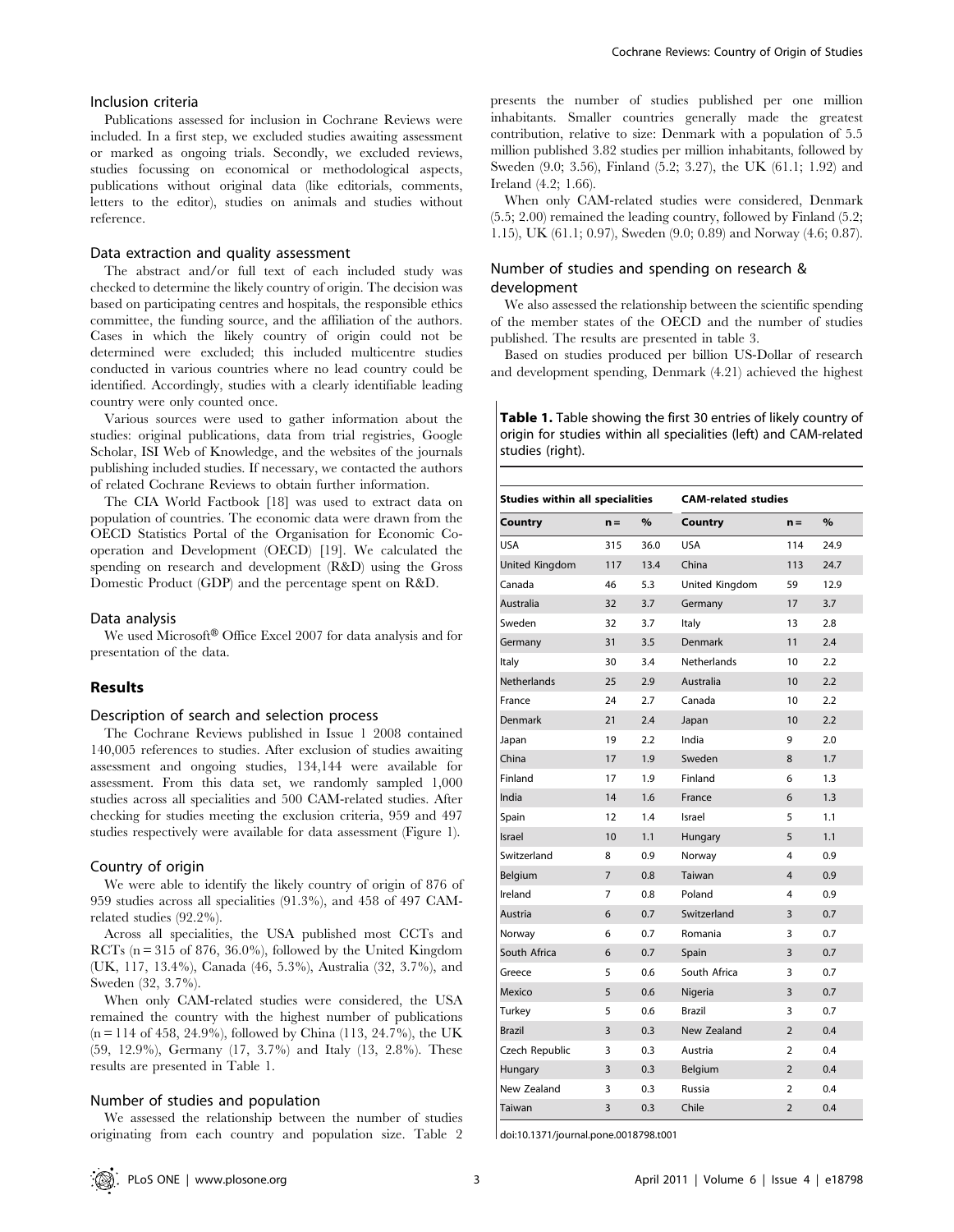Table 2. Number of studies per million inhabitants per country within all specialities (left) and CAM-related studies (right).

| <b>Studies within all specialities</b> |                         |                    | <b>CAM-related studies</b> |                         |                    |
|----------------------------------------|-------------------------|--------------------|----------------------------|-------------------------|--------------------|
| Country                                | Population <sup>1</sup> | n/Pop <sup>2</sup> | Country                    | Population <sup>1</sup> | n/Pop <sup>2</sup> |
| Denmark                                | 5.5                     | 3.82               | Denmark                    | 5.5                     | 2.00               |
| Sweden                                 | 9.0                     | 3.56               | Finland                    | 5.2                     | 1.15               |
| Finland                                | 5.2                     | 3.27               | UK                         | 61.1                    | 0.97               |
| <b>UK</b>                              | 61.1                    | 1.92               | Sweden                     | 9.0                     | 0.89               |
| Ireland                                | 4.2                     | 1.66               | Norway                     | 4.6                     | 0.87               |
| Australia                              | 21.2                    | 1.51               | Israel                     | $7.2$                   | 0.69               |
| Netherlands                            | 16.7                    | 1.50               | Netherlands                | 16.7                    | 0.60               |
| Israel                                 | 7.2                     | 1.39               | Hungary                    | 9.9                     | 0.50               |
| Canada                                 | 33.4                    | 1.38               | Slovenia                   | 2.0                     | 0.50               |
| Norway                                 | 4.6                     | 1.30               | New Zealand                | 4.2                     | 0.48               |
| Switzerland                            | 7.6                     | 1.05               | Australia                  | 21.2                    | 0.47               |
| <b>USA</b>                             | 307.2                   | 1.03               | Switzerland                | 7.6                     | 0.40               |
| Austria                                | 8.2                     | 0.73               | <b>USA</b>                 | 307.2                   | 0.37               |
| New Zealand                            | 4.2                     | 0.71               | Canada                     | 33.4                    | 0.30               |
| Belgium                                | 10.4                    | 0.67               | Austria                    | 8.2                     | 0.24               |
| Gambia                                 | 1.7                     | 0.60               | Ireland                    | 4.2                     | 0.24               |
| Italy                                  | 58.1                    | 0.52               | Italy                      | 58.1                    | 0.22               |
| Slovenia                               | 2.0                     | 0.50               | Germany                    | 82.3                    | 0.21               |
| Greece                                 | 10.7                    | 0.47               | Belgium                    | 10.4                    | 0.19               |
| Singapore                              | 4.6                     | 0.44               | Taiwan                     | 22.9                    | 0.18               |
| Germany                                | 82.3                    | 0.38               | Libya                      | 6.3                     | 0.16               |
| France                                 | 64.0                    | 0.38               | South Africa               | 19.0                    | 0.16               |
| South Africa                           | 19.0                    | 0.32               | Ecuador                    | 14.6                    | 0.14               |
| Hungary                                | 9.9                     | 0.30               | Serbia                     | 7.3                     | 0.14               |
| Spain                                  | 40.5                    | 0.30               | Romania                    | 22.2                    | 0.14               |
| Czech Republic                         | 10.2                    | 0.29               | Chile                      | 16.6                    | 0.12               |
| Croatia                                | 4.4                     | 0.23               | Poland                     | 38.4                    | 0.10               |
| <b>United Arab Emirates</b>            | 4.7                     | 0.21               | Czech Republic             | 10.2                    | 0.10               |
| Portugal                               | 10.2                    | 0.20               | France                     | 64.0                    | 0.09               |
| Slovakia                               | 5.4                     | 0.19               | Greece                     | 10.7                    | 0.09               |

<sup>1</sup>Inhabitants in Million.

2 Number of studies/Million inhabitants.

doi:10.1371/journal.pone.0018798.t002

productivity, followed by the UK (3.03), Greece (2.76), Finland (2.67) and Sweden (2.63).

When only CAM-related studies were considered, Hungary (2.73) was the leading country, followed by Denmark (2.21), the UK (1.53), New Zealand (1.50) and Chile (1.49).

#### **Discussion**

# Summary of findings

The USA and the UK are major contributors to the worldwide pool of clinical studies. China plays an important role in the field of complementary and alternative medicine. However, in relation to size of population and spending on research and development smaller countries like Australia, Denmark, Finland, Ireland, New Zealand, and Sweden also play major roles.

Trial registers proved to be a poor source of additional information on the trials in our sample. Only a small proportion of trials were indexed in these databases. This reflects the fact, that

the usage of trials registers was low until the statement of the International Committee of Medical Journal Editors (ICMJE) in 2004 [20], which increased the willingness for trial registration [21]; this effect is accentuated by the natural delay between conduct of trials and their inclusion in systematic reviews.

## Limitations and strengths

We decided to restrict our analysis to studies used for reviews conducted within the framework of the Cochrane Collaboration knowing that many other reviews are undertaken and published elsewhere [22]. These reviews could include studies not used in Cochrane Reviews. In our opinion, this should not limit the generalisability of our findings. Cochrane Reviews use robust, well documented searching methods and are likely to include a high proportion of the available studies in any clinical field [3,23]. In addition, included studied underwent a rigorous quality assessment. Due to handsearching in various journals done by the Cochrane Collaboration, a number of non-English papers not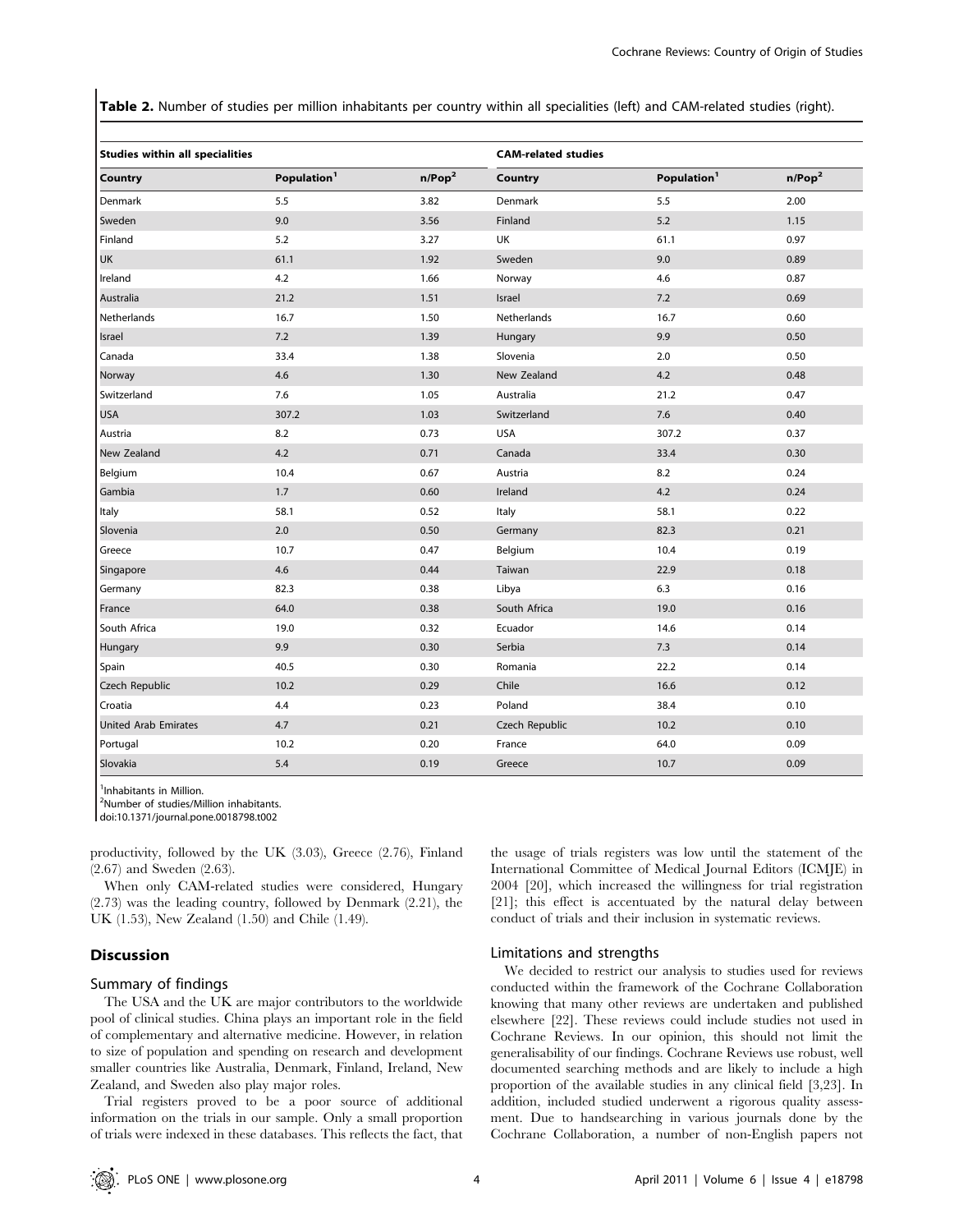Table 3. Spending on research and development of each country and "studies for money" within all specialities (left) and CAMrelated studies (right).

| <b>Studies within all specialities</b> |                    |                         | <b>CAM-related studies</b> |                      |                  |                   |           |
|----------------------------------------|--------------------|-------------------------|----------------------------|----------------------|------------------|-------------------|-----------|
| Country                                | GDP <sup>1</sup>   | $R&D^2$                 | $n/R&D^3$                  | Country              | GDP <sup>1</sup> | $R&D^2$           | $n/R&D^3$ |
| Denmark                                | 196.3              | 2.54                    | 4.21                       | Hungary              | 188.6            | 0.97              | 2.73      |
| <b>United Kingdom</b>                  | 2168.1             | $1.78^{6}$              | 3.03                       | Denmark              | 196.3            | 2.54              | 2.21      |
| Greece                                 | 318.1              | 0.57                    | 2.76                       | United Kingdom       | 2168.1           | 1.78 <sup>6</sup> | 1.53      |
| Finland                                | 183.6              | 3.47                    | 2.67                       | New Zealand          | 114.8            | 1.16 <sup>5</sup> | 1.50      |
| Sweden                                 | 334.8              | 3.63                    | 2.63                       | Chile                | 199.85           | 0.67 <sup>4</sup> | 1.49      |
| Ireland                                | 196.2              | 1.36                    | 2.62                       | Slovenia             | 54.0             | 1.58              | 1.17      |
| New Zealand                            | 114.8              | 1.16 <sup>5</sup>       | 2.25                       | Poland               | 609.4            | $0.56^{6}$        | 1.17      |
| Netherlands                            | 642.4              | 1.73                    | 2.25                       | China                | 7055.1           | 1.49              | 1.07      |
| Australia                              | 794.6              | 2.01 <sup>6</sup>       | 2.00                       | Norway               | 251.7            | 1.57              | 1.01      |
| Slovak Republic                        | 108.4              | 0.47                    | 1.96                       | Finland              | 183.6            | 3.47              | 0.94      |
| Canada                                 | 1269.6             | 1.89                    | 1.92                       | Netherlands          | 642.4            | 1.73              | 0.90      |
| Hungary                                | 188.6              | 0.97                    | 1.64                       | South Africa         | 463.3            | $0.95^{6}$ 8      | 0.68      |
| Norway                                 | 251.7              | 1.57                    | 1.52                       | Sweden               | 334.8            | 3.63              | 0.66      |
| Italy                                  | 1802.2             | 1.14                    | 1.46                       | Italy                | 1802.2           | $1.14^{6}$        | 0.63      |
| South Africa                           | 463.3              | $0.95^{6}$ <sup>8</sup> | 1.36                       | Australia            | 794.6            | 2.01 <sup>6</sup> | 0.63      |
| Slovenia                               | 54.0               | 1.58                    | 1.17                       | Israel               | 188.9            | 4.74              | 0.56      |
| Israel                                 | 188.9              | 4.74                    | 1.12                       | Greece               | 318.1            | 0.57              | 0.55      |
| Belgium                                | 375.8              | 1.89                    | 0.99                       | Canada               | 1269.6           | 1.89              | 0.42      |
| Turkey                                 | 960.3              | $0.58^{6}$              | 0.90                       | India                | 3092.1           | 0.71 <sup>4</sup> | 0.41      |
| Switzerland                            | 308.6              | 2.9 <sup>4</sup>        | 0.89                       | Ireland              | 196.2            | 1.36              | 0.37      |
| <b>United States</b>                   | 13741.6            | $2.68^{7}$              | 0.86                       | Switzerland          | 308.6            | $2.9^{4}$         | 0.34      |
| Czech Republic                         | 248                | 1.53                    | 0.79                       | <b>United States</b> | 13741.6          | $2.68^{7}$        | 0.31      |
| Austria                                | 308.7              | 2.56                    | 0.76                       | Belgium              | 375.8            | 1.89              | 0.28      |
| Chile                                  | 199.8 <sup>5</sup> | 0.67 <sup>4</sup>       | 0.75                       | Czech Republic       | 248              | 1.53              | 0.26      |
| Mexico                                 | 1479.9             | $0.46^{5}$              | 0.73                       | Austria              | 308.7            | 2.56              | 0.25      |
| Spain                                  | 1417.4             | $1.2^{6}$               | 0.71                       | Germany              | 2829.1           | 2.53              | 0.24      |
| Portugal                               | 242                | 1.18                    | 0.70                       | Turkey               | 960.3            | $0.58^{6}$        | 0.18      |
| India                                  | 3092.1             | 0.71 <sup>4</sup>       | 0.64                       | Spain                | 1417.4           | $1.2^{6}$         | 0.18      |
| Poland                                 | 609.4              | $0.56^{6}$              | 0.59                       | Brazil               | 1833.6           | 1.02 <sup>6</sup> | 0.16      |
| France                                 | 2078               | 2.08                    | 0.56                       | France               | 2078             | 2.08              | 0.14      |

Latest available data were used. If not stated otherwise. data are of 2007.

<sup>1</sup>Gross Domestic Product in billion US-Dollar;

<sup>2</sup>Gross domestic expenditure on R&D;

<sup>3</sup>Studies per billion US-Dollar spent on R&D;

5 2005; 6 2006;

<sup>7</sup>R&D conducted by state and local governments is excluded;

<sup>8</sup>Due to the lack of a comprehensive business register in South Africa. R&D expenditure may be underestimated by 10% to 15%.

doi:10.1371/journal.pone.0018798.t003

included in other databases are part of the database searched for this project [23].

It should be noted that some clinical questions have been addressed by one or two high quality trials providing clear evidence in favour or against the use of interventions. In these cases systematic reviews might not have been undertaken. In our view, this should not influence the findings of this study as we used a large and representative sample of clinical studies.

Compared to total volume of published clinical studies worldwide, we included only small proportion of relevant studies. Due to the play of chance, our results might therefore be flawed. However, due to random sampling used for these studies systematic bias is unlikely.

In addition, we have decided to use the number of studies rather than the number of patients included in each study as this was not possible with the available data. While it could be argued that this might influence the findings presented in this paper (e.g. number of publications/population favours the production of smaller trials), we hope to have avoided measuring trial participation. However, it would be interesting for future studies to address this point and to allow comparisons between the two measures.

<sup>4</sup> 2004;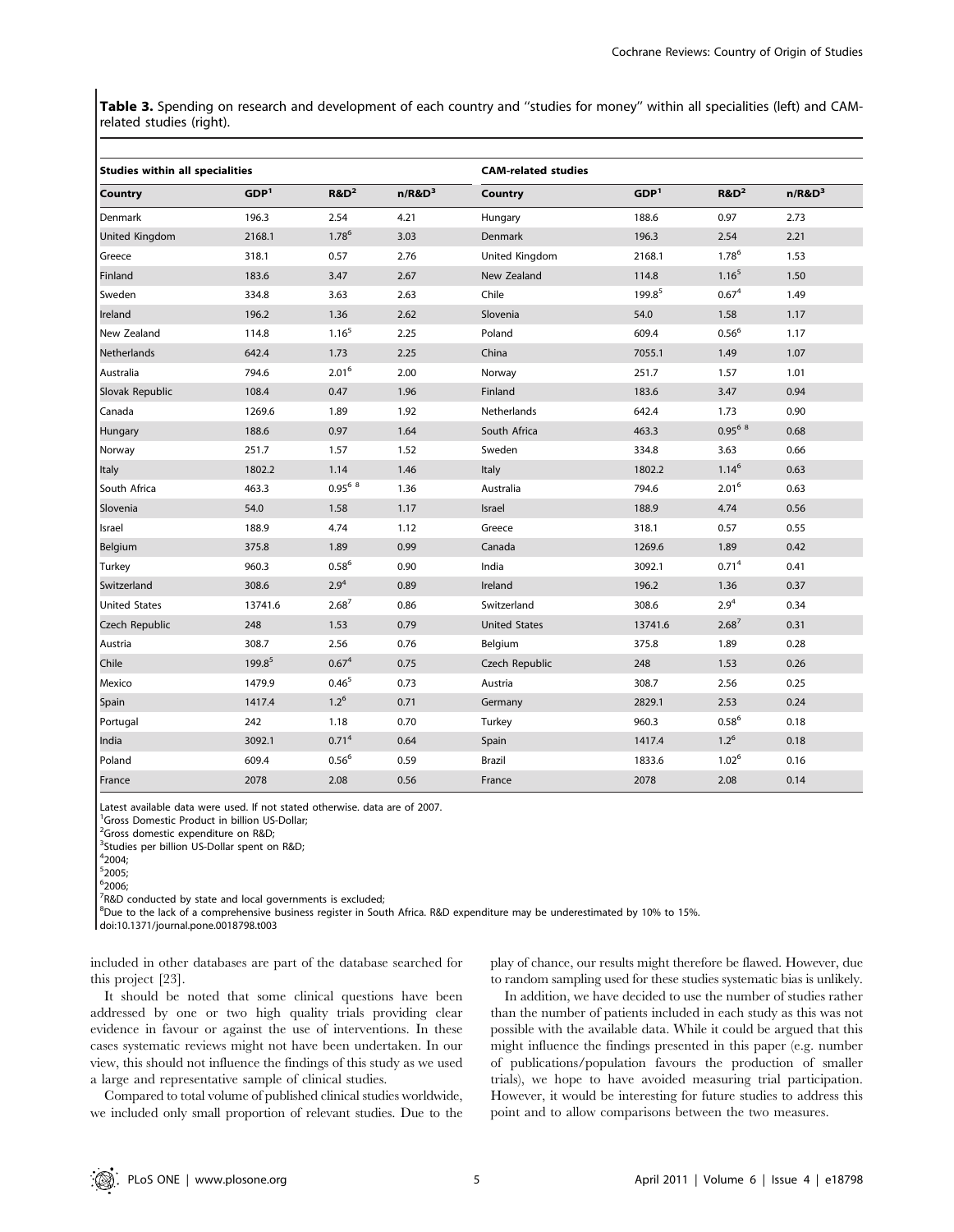Our classification of likely country of origin was based on information given by numerous electronic databases and data given within the trial publications. In order to resolve uncertain cases we have used consensus. However, we acknowledge that even this consensus decision may be subjective and flawed. In addition, the accuracy of our decisions was linked to the quality of the trial publication. This may be independent of quality of the trial in whole.

We used gross domestic expenditures on research and development in general as a surrogate for spending in clinical research. This includes disciplines other than medical sciences and is therefore only an estimate of real spending on clinical research. However, in our opinion, this was the best way to ensure comparability of the different countries.

Furthermore, the data on R&D spending derived from the OECD database is partially outdated. Some of the stated information is older than other data used for table 3 of this paper. However, we do not believe that this variation is likely to have a major impact on the results.

To our knowledge, this is the first study to examine the production of clinical studies in the field of complementary and alternative medicine.

Additionally to previous publications, we linked the data on the number of publications in relation to national spending on research and development.

#### Findings in context

We are able to confirm the main results of the study published by Gluud and Nikolova [15]. It is remarkable that smaller countries are able to publish more clinical studies than large countries with high GDP like China, France, Germany, Italy, Japan or Spain.

One could argue that language bias prevents publication by researchers from these countries in major international journals [24]. However, efforts of the Cochrane Collaboration lead to an inclusion of a substantial number of non-English language publications [23]. This argument is supported by the number of publications from China, which were identified in the area of the complementary and alternative medicine. However, this might be influenced by an increased activity and interest of Chinese researchers in the field of CAM.

## References

- 1. Lind J (1753) A treatise of scurvy. In three parts. Containing an inquiry into the nature, causes and cure of that disease. Together with a critical and chronological view of what has been published on the subject. Printed by Sands, Murray and Cochran for A Kincaid and A Donaldson. The James Lind Library. Available: http://www.jameslindlibrary.org/trial\_records/17th\_18th\_ Century/lind/lind\_kp.html. Accessed 2011 Mar 23.
- 2. Dickersin K, Manheimer E, Wieland S, Robinson KA, Lefebvre C, et al. (2002) Development of the Cochrane Collaborationis Central Register of Controlled Clinical Trials. Evaluation & The Health Professions 25: 38–64.
- 3. Higgins JPT, Green S (2011) (editors). Cochrane Handbook for Systematic Reviews of Interventions Version 5.1.0 [updated March 2011]. Part 2: General Methods for Cochrane Reviews. Cochrane Collaboration. Available: www. cochrane-handbook.org. Accessed 2011 Mar 23.
- 4. Clarke M, Hopewell S, Chalmers I (2007) Reports of clinical trials should begin and end with up-to-date systematic reviews of other relevant evidence: a status report. J Royal Soc Med 100: 187–190.
- 5. Haines T, McKnight L, Duku E, Perry L, Thoma A (2008) The role of systematic reviews in clinical research and practice. Clin Plast Surg 35: 207–214.
- 6. Hawke F, Burns J, Landorf KB (2009) Evidence-based podiatric medicine: importance of systematic reviews in clinical practice. J Am Podiatr Med Assoc 99: 260–266.
- 7. Soteriades ES, Rosmarakis ES, Paraschakis K, Falagas ME (2005) Research contribution of different world regions in the top 50 biomedical journals (1995- 2002). Fed Am Soc Exp Biol 20: 29–34.
- 8. de Jong JW, Schaper W (1996) The international rank order of clinical cardiology. Eur Heart J 17: 35–42.

#### Implications

Despite the known differences in research funding between the USA and the European Union [25], there are differences between countries in Europe. Smaller countries like Denmark, Finland, Norway and The Netherlands produce more clinical studies than bigger countries like France, Germany, Italy and Spain. This could be due to a high proportion of R&D spending used for clinical research, a better organisation of research, or more focussed research programmes within these smaller countries. Significantly, discussion has started about a reform of countries' funding schemes [26].

# Conclusions

Our results support the leading roles of the USA and the UK in publishing clinical papers. The potential for a future important role for China can be seen when examining CAM studies. Taking into account size of population and economic power, countries like France, Germany, Italy, and Spain make small contributions. In contrast, smaller countries like Australia, Denmark, Finland, Ireland, New Zealand, and Sweden play major roles.

Research on factors explaining observed differences between countries could contribute to the design of future funding schemes and increase the efficiency of research spend.

# Acknowledgments

The authors would like to thank Mr. Martin Janczyk of the German Cochrane Centre for helping with data management and Susan Wieland, MPH of the complementary and alternative medicine field of the Cochrane Collaboration for providing the list of CAM reviews included in the Cochrane Database of Systematic Reviews. In addition, we would like to thank Marie Westwood of Kleijnen Systematic Ltd for her valuable comments on the manuscript.

#### Author Contributions

Conceived and designed the experiments: RFW GA. Performed the experiments: RFW SR MB. Analyzed the data: RFW SR MB. Wrote the paper: RFW. Commented on manuscript: SR MB GA.

- 9. Rahman M, Haque TL, Fukui T (2005) Research articles published in clinical radiology journals: trend of contribution from different countries. Acad Radiol 12: 825–829.
- 10. Grossi F, Belvedere O, Rosso R (2003) Geography of clinical cancer research publications from 1995 to 1999. Eur J Cancer 39: 106–111.
- 11. Lambers Heerspink HJ, Knol MJ, Tijssen RJW, van Leeuwen TN, Grobbee DE, et al. (2008) Is the randomized controlled drug trial in Europe lagging behind the USA? Br J Clin Pharmacol 66: 774–780.
- 12. Rahman M, Fukui T (2003) Biomedical publication global profile and trend. Pub Health 117: 274–280.
- 13. Johnson CD, Green BN (2008) Trends in articles published over the past 20 years in the journal of chiropractic education: country of origin, academic affiliation, and data versus nondata studies. J Chiropr Educ 22: 4–11.
- 14. Ozsunar Y, Unsal A, Akdilli A, Karaman C, Huisman TA, et al. (2001) Technology and archives in radiology research: a sampling analysis of articles published in the AJR and Radiology. American Journal of Roentgenology. Am J Roentgenol 177: 1281–1284.
- 15. Gluud C, Nikolova D (2007) Likely country of origin in publications on randomised controlled trials and controlled clinical trials during the last 60 years. Trials 8.
- 16. Cochrane Collaboration (2011) The Cochrane Library. Available: www. thecochranelibrary.com. Accessed 2011 Mar 23.
- 17. Manheimer E, Wieland S (2008) (editors). CAM-Related Reviews in Cochrane Library Issue 1 2008. Complementary and alternative medicine field of the Cochrane Collaboration. Available: www.compmed.umm.edu/cochrane\_ reviews.asp. Accessed 2008 Aug 18.